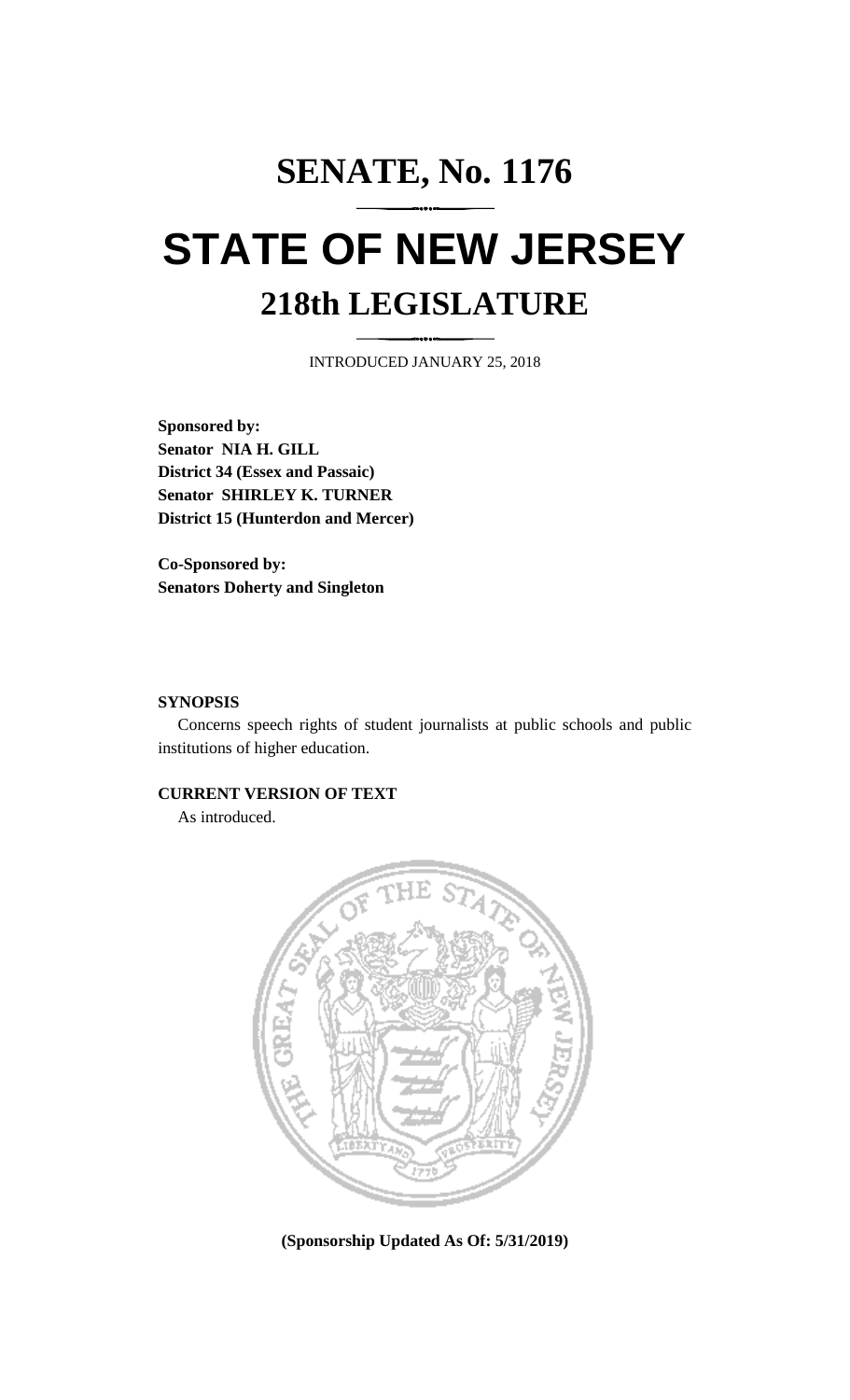**AN ACT** concerning student speech and supplementing chapters 36 and 62 of Title 18A of the New Jersey Statutes. **BE IT ENACTED** *by the Senate and General Assembly of the State of New Jersey:* 1. a. Except as otherwise provided in section 2 of this act, a public school student shall have the right to exercise freedom of speech and of the press. b. By the 2016-2017 school year, each school district shall adopt a written policy concerning student freedom of expression in accordance with the provisions of section 2 of this act. The policy shall include reasonable provisions for the time, place, and manner of student expression. The policy may also include limitations on language that may be defined as profane, harassing, threatening, or intimidating. 2. a. As used in this section: "School-sponsored media" means any material that is prepared, substantially written, published, or broadcast by a student journalist at a public school, distributed or generally made available to members of the student body, and prepared under the direction of a student media adviser. School-sponsored media does not include media intended for distribution or transmission solely in the classroom in which the media is produced. "Student journalist" means a public school student who gathers, compiles, writes, edits, photographs, records, or prepares information for dissemination in school-sponsored media. "Student media adviser" means an individual employed, appointed, or designated by a school district to supervise or provide instruction relating to school-sponsored media. b. Except as otherwise provided in subsection c. of this section, a student journalist has the right to exercise freedom of speech and of the press in school-sponsored media, regardless of whether the media is supported financially by the school district or by use of school district facilities, or produced in conjunction with a class in which the student is enrolled. Subject to subsection c. of this section, a student journalist is responsible for determining the news, opinion, feature, and advertising content of school-sponsored media. This subsection shall not be construed to prevent a student media adviser from teaching professional standards of English and journalism to student journalists. c. This section does not authorize or protect expression by a student that: (1) is libelous or slanderous; (2) constitutes an unwarranted invasion of privacy; (3) violates federal or State law; or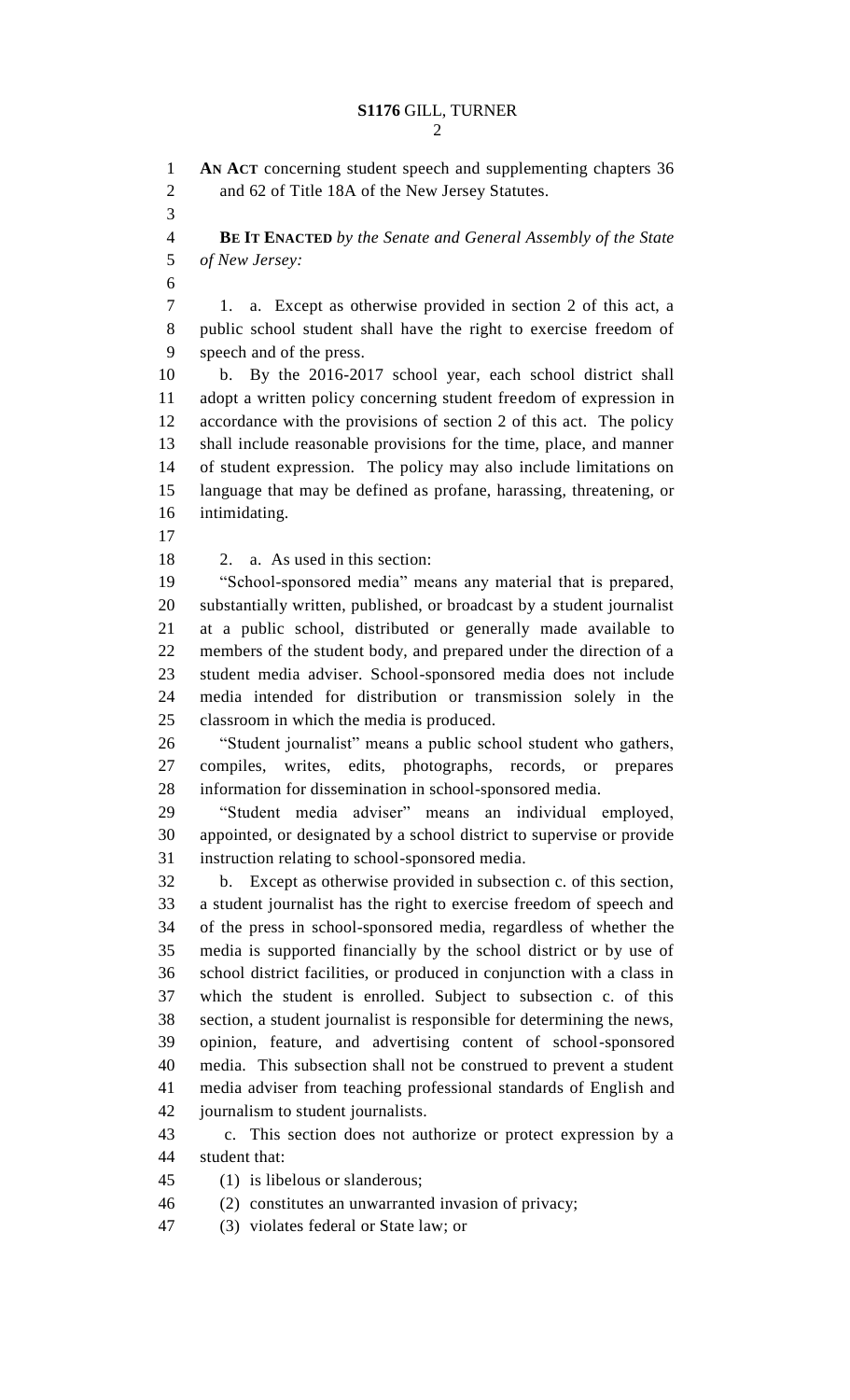(4) so incites students as to create a clear and present danger of the commission of an unlawful act, the violation of school district policies, or the material and substantial disruption of the orderly operation of the school.

 d. A school district shall not authorize any prior restraint of any school-sponsored media except for the types of expression described in subsection c. of this section. School officials shall have the burden of showing justification without undue delay prior to a limitation of student expression under this section.

 e. A school district shall not sanction a student operating as an independent journalist.

 f. An employee of a school district shall not be dismissed, suspended, disciplined, reassigned, transferred, or otherwise retaliated against solely for acting to protect a student engaged in the conduct authorized under this section, or refusing to infringe upon conduct that is protected by this section, the First Amendment to the United States Constitution, or paragraph 6 of Article I of the New Jersey Constitution.

3. a. As used in this section:

 "School-sponsored media" means any material that is prepared, substantially written, published, or broadcast by a student journalist at a public institution of higher education, distributed or generally made available to members of the student body, and prepared under the direction of a student media adviser. School-sponsored media does not include media intended for distribution or transmission solely in the classroom in which the media is produced.

 "Student journalist" means a student at a public institution of higher education who gathers, compiles, writes, edits, photographs, records, or prepares information for dissemination in school-sponsored media.

 "Student media adviser" means an individual employed, appointed, or designated by a public institution of higher education to supervise or provide instruction relating to school-sponsored media.

 b. Except as otherwise provided in subsection c. of this section, a student journalist has the right to exercise freedom of speech and of the press in school-sponsored media, regardless of whether the media is supported financially by the public institution of higher education or by use of institution facilities, or produced in conjunction with a course in which the student is enrolled. Subject to subsection c. of this section, a student journalist is responsible for determining the news, opinion, feature, and advertising content of school-sponsored media. This subsection shall not be construed to prevent a student media adviser from teaching professional standards of English and journalism to student journalists.

 c. This section does not authorize or protect expression by a student that: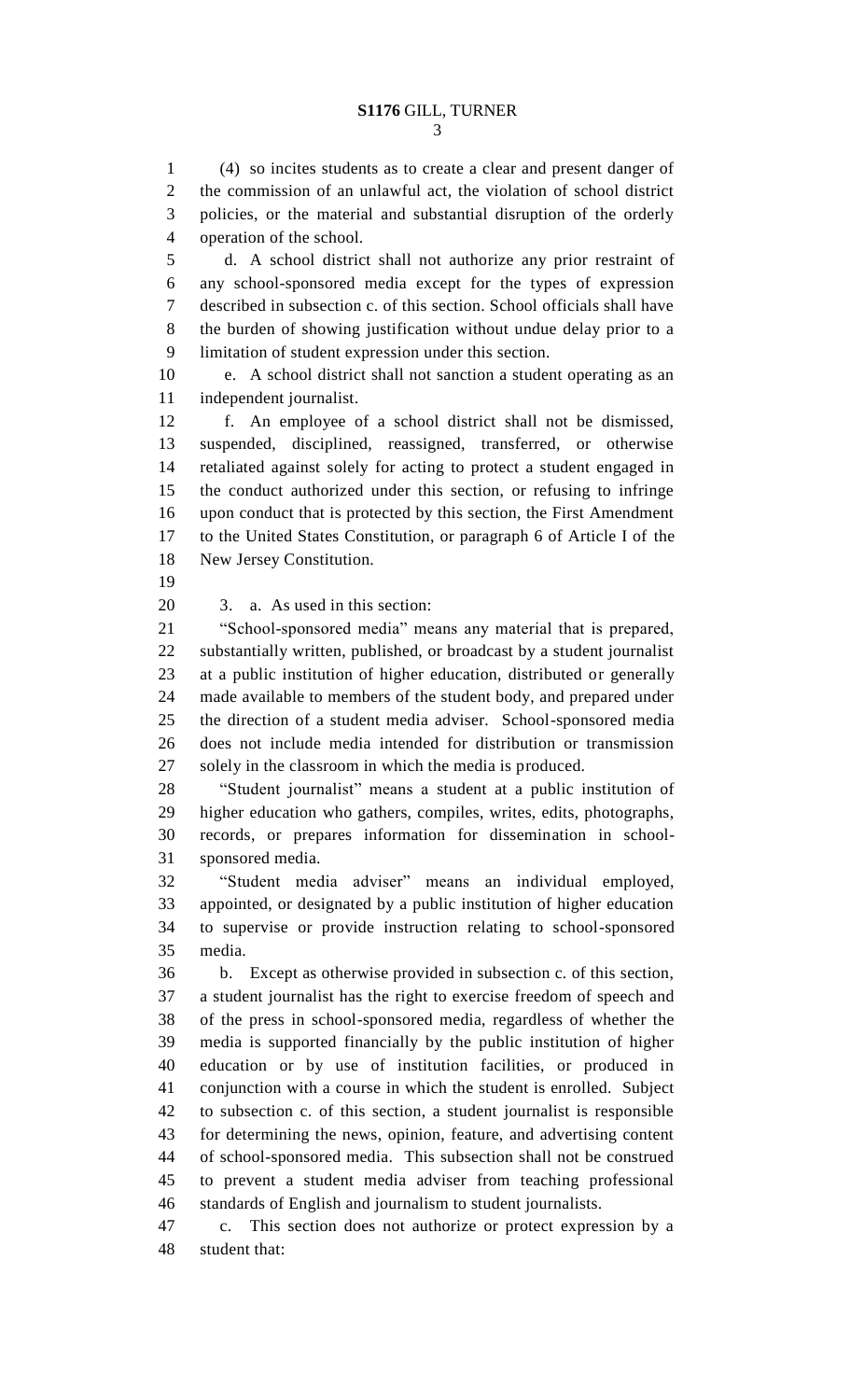(1) is libelous or slanderous; (2) constitutes an unwarranted invasion of privacy; (3) violates federal or State law; or (4) so incites students as to create a clear and present danger of the commission of an unlawful act, the violation of policies of the public institution of higher education, or the material and substantial disruption of the orderly operation of the institution. d. An employee of a public institution of higher education shall not be dismissed, suspended, disciplined, reassigned, transferred, or otherwise retaliated against solely for acting to protect a student engaged in the conduct authorized under this section, or refusing to infringe upon conduct that is protected by this section, the First Amendment to the United States Constitution, or paragraph 6 of Article I of the New Jersey Constitution. 4. This act shall take effect immediately. STATEMENT This bill guarantees certain freedom of expression rights for students in public schools and public institutions of higher education. The bill provides that a student at a public school or a public institution of higher education who gathers, compiles, writes, edits, photographs, records, or prepares information for dissemination in school-sponsored media has the right to exercise freedom of speech and of the press, and is responsible for determining the news, opinion, feature, and advertising content of the school-sponsored media. The bill does not protect student expression that: (1) is libelous or slanderous; (2) constitutes an unwarranted invasion of privacy; (3) violates federal or State law; or (4) so incites students as to create a clear and present danger of the commission of an unlawful act, the violation of policies of the school district or institution, or the material and substantial disruption of the orderly operation of the school or institution. A school district may not authorize prior restraint of any school- sponsored media except for the types of expression described in these categories. The bill requires school districts to adopt a written policy concerning student freedom of expression in accordance with the provisions of the bill. The policy must include reasonable provisions for the time, place, and manner of student expression, and may also include limitations on language that may be defined as profane, harassing, threatening, or intimidating. The bill also contains provisions to protect employees of school districts and public institutions of higher education from retaliation for acting to

protect a student engaged in freedom of expression.